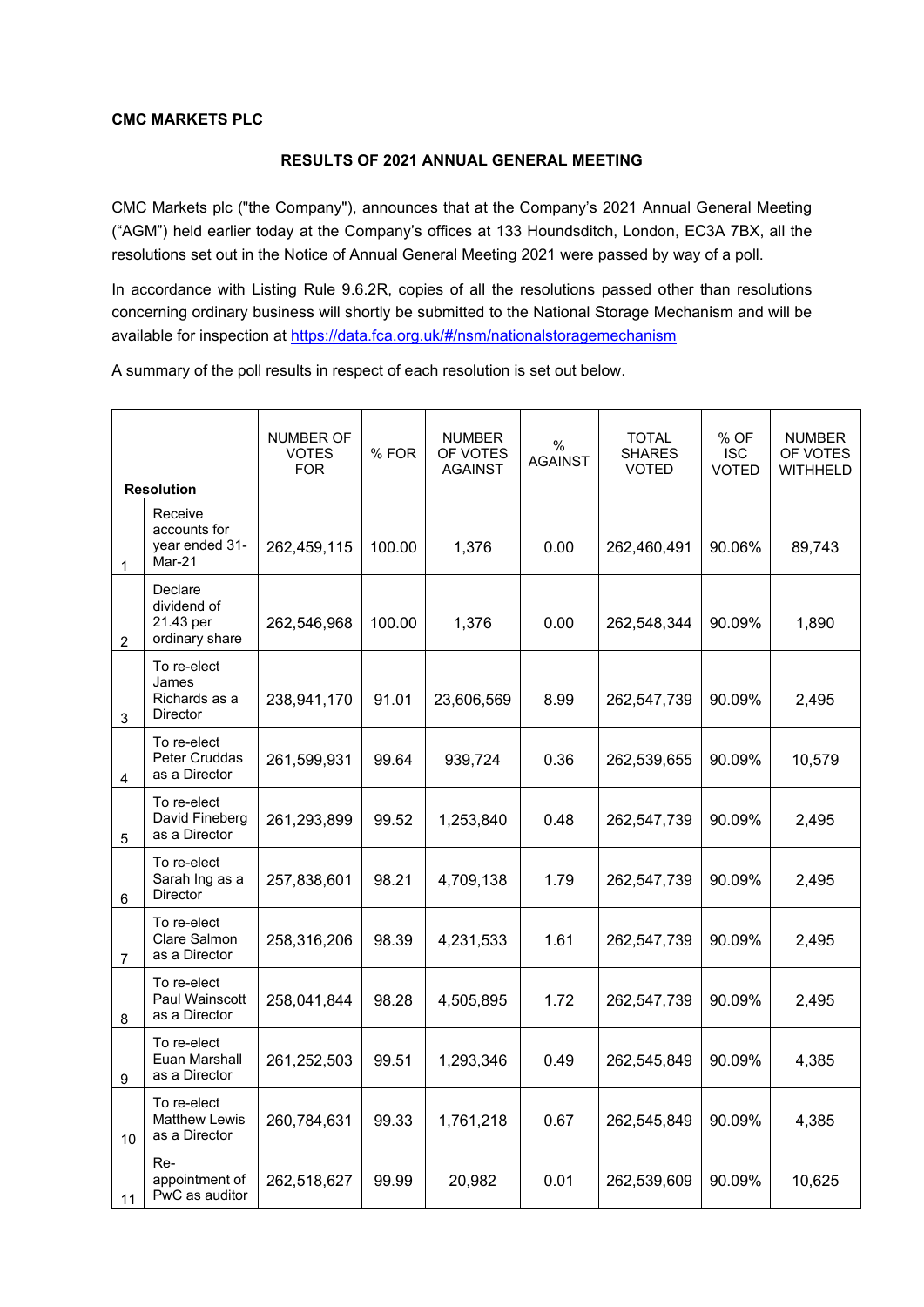| 12 | Authority to set<br>Remuneration<br>of auditor                                                                                         | 262,510,118   | 99.99 | 38,539     | 0.01 | 262,548,657 | 90.09% | 1,577  |
|----|----------------------------------------------------------------------------------------------------------------------------------------|---------------|-------|------------|------|-------------|--------|--------|
| 13 | To approve<br>Directors'<br>Remuneration<br>Policy                                                                                     | 261,580,649   | 99.65 | 913,806    | 0.35 | 262,494,455 | 90.08% | 55,779 |
| 14 | To approve<br>Director's<br>Remuneration<br>Report                                                                                     | 236,688,883   | 90.17 | 25,803,786 | 9.83 | 262,492,669 | 90.07% | 57,565 |
| 15 | Authority for<br>Directors to<br>allot shares                                                                                          | 261,055,947   | 99.45 | 1,450,383  | 0.55 | 262,506,330 | 90.08% | 43,904 |
| 16 | Disapplication<br>of pre-emption<br>rights                                                                                             | 262,264,091   | 99.91 | 242,239    | 0.09 | 262,506,330 | 90.08% | 43,904 |
| 17 | Authority to<br>allot equity<br>securities in<br>certain<br>circumstances<br>for specific<br>transactions                              | 262, 197, 957 | 99.88 | 308,273    | 0.12 | 262,506,230 | 90.08% | 44,004 |
| 18 | Authority of<br>Company to<br>make market<br>purchases of<br>ordinary shares                                                           | 256,257,144   | 97.63 | 6,219,279  | 2.37 | 262,476,423 | 90.07% | 73,811 |
| 19 | General<br>Meetings other<br>than the<br><b>Annual General</b><br>Meeting be<br>called on not<br>less than 14<br>days clear<br>notice. | 261,330,018   | 99.54 | 1,216,734  | 0.46 | 262,546,752 | 90.09% | 3,482  |

The Company also announces, in respect of resolutions 6 to 8, the result of the 'independent shareholders' vote on the election of independent Non-Executive Directors as follows:

|   | <b>Resolution</b>                                     | <b>NUMBER</b><br>OF VOTES<br><b>FOR</b> | % FOR | <b>NUMBER</b><br>OF VOTES<br>AGAINST | $\%$<br><b>AGAINS</b> | <b>TOTAL</b><br><b>SHARES</b><br><b>VOTED</b> | % OF<br><b>ISC</b><br><b>VOTED</b> | <b>NUMBER</b><br>OF<br><b>VOTES</b><br><b>WITHHE</b><br>LD |
|---|-------------------------------------------------------|-----------------------------------------|-------|--------------------------------------|-----------------------|-----------------------------------------------|------------------------------------|------------------------------------------------------------|
| 6 | To re-elect Sarah<br>Ing as a Director                | 92,683,227                              | 95.16 | 4,709,138                            | 4.84                  | 97,392,365                                    | 33.42%                             | 2,495                                                      |
| 7 | To re-elect Clare<br>Salmon as a<br><b>Director</b>   | 93,160,832                              | 95.66 | 4,231,533                            | 4.34                  | 97,392,365                                    | 33.42%                             | 2,495                                                      |
| 8 | To re-elect Paul<br>Wainscott as a<br><b>Director</b> | 92,886,470                              | 95.37 | 4,505,895                            | 4.63                  | 97,392,365                                    | 33.42%                             | 2,495                                                      |